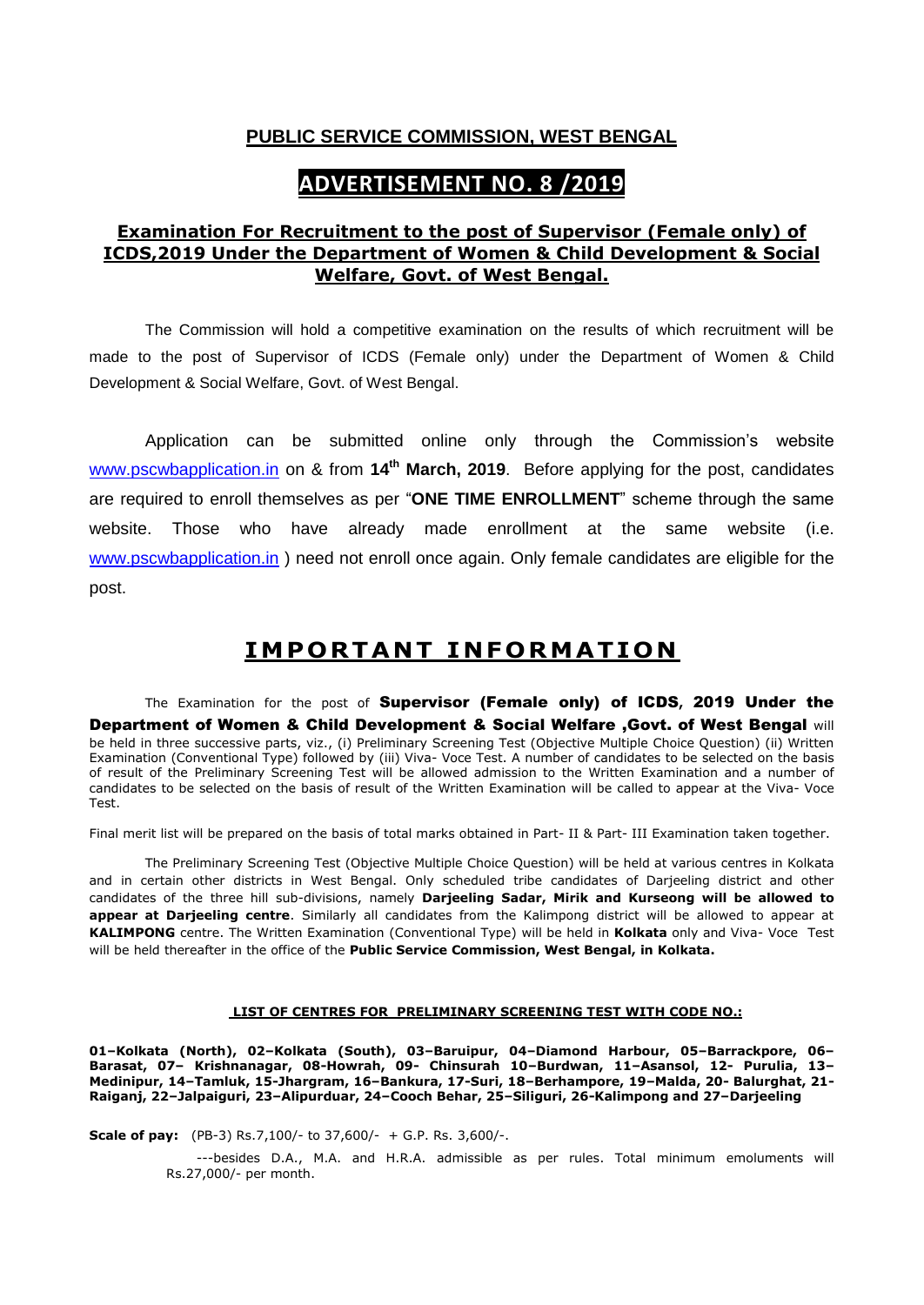**No. of Vacancy : 2954** [ Unreserved – **1475**, SC – **650**, ST – **178**, OBC(A)– **296**, OBC(B) – **207**, PH – **89** (VH-30, HI-30, OH- 29) & Meritorious Sportsperson – **59**] **.**

#### **N.B.: The benefits of reservation of vacancies are admissible to:**

- 1. S.C./S.T./O.B.C.( Non- Creamy Layer) candidates of West Bengal only. The S.C./S.T./O.B.C. candidates of other States shall be treated as general candidates.
- 2. Meritorious Sportspersons in the area of International Competition, National Competition, Inter-University Tournament and National Sports/Games for School Education in the following list of Sports:-

(i) Athletics (including Track and Field events), (ii) Badminton, (iii) Basket Ball, (iv) Cricket, (v) Football, (vi) Hockey, (vii) Swimming, (viii) Table Tennis, (ix) Volley Ball, (x) Tennis, (xi) Weightlifting, (xii) Wrestling, (xiii) Boxing, (xiv) Cycling, (xv) Gymnastics, (xvi) Judo, (xvii) Rifle Shooting, (xviii) Kabaddi and (xix) Kho-Kho. - vide Govt. of West Bengal, Labour Department Notification No. 49-EMP/1M-25/98 dated 1st March, 2011.

- **Qualifications:** A candidate must have the following qualifications which should be clearly stated in the application. The qualifications prescribed in the advertisement are as per the notified recruitment rules issued by the Govt. Candidates must fulfill the qualifications by the closing date.
	- **1. A candidate must be a citizen of India.**
	- **2. Only Female candidates are eligible for the post.**
	- **3. Graduate in any discipline from a recognized University.**
	- **4. Ability to Read, Write & Speak in Bengali (not required for those whose mother tongue is Nepali vide Finance Deptt. Notification No. 1243- F (P) dated 02.03.2016.)**
- **Age:** Not more than 39 years as on 01.01.2019 (i.e. born not earlier than 2<sup>nd</sup> January, 1980).

**Concession in age:** The upper age limit is relaxable by 5 years for S.C. & S.T. candidates and by 3 years for O.B.C.(Non-Creamy Layer) candidates in West Bengal. In the case of Persons with Disabilities (PWD), the upper age limit is relaxable up to 45 years. No relaxation is applicable to S.C./S.T./O.B.C. candidates of other States as they shall be treated as general candidates.

No claim for being a member of S.C./S.T./ O.B.C. or a person with disability or a meritorious sportsperson will be entertained after submission of the application.

**Note :** Date of birth as recorded only in the Madhyamik or equivalent certificate will be accepted. **The age limits apply to all candidates.**

#### **Candidates suffering from Blindness or Low Vision or with Locomotor Disability and Cerebral Palsy will be allowed COMPENSATORY TIME OF 20 MINUTES PER HOUR.**

#### **N.B.: Candidates suffering from blindness or low vision or with Locomotor Disability / Cerebral Palsy with writing extremity may be allowed the help of Scribe, if required. The Commission, however, will not provide scribe for the candidates. Scribe will have to be arranged by candidates themselves. The Scribe should possess educational qualification not higher than the requisite qualification for the examination.**

**Fee : Rs.160/-** (Rupees one hundred sixty) only **+** Service Charge 1% of Examination Fee subject to a minimum of Rs.5/- (Rupees Five) only for online payment through debit/credit card plus service charge as applicable as Govt. Duty **or** Service Charge of Rs.5/- (Rupees Five) only for Net Banking **or** Service Charge of Rs.20/- (Rupees Twenty) only for payment through Bank Counter (off-line payment).

SC/ST candidates of West Bengal and Persons with disabilities (PWD) having physical disability of 40% and above are not required to pay any fee. BC candidates are, however, required to pay usual fee as aforesaid. NO EXEMPTION OF FEE IS AVAILABLE TO SC & ST CANDIDATES OF OTHER STATES. No claim for refund of the fee will be entertained nor will it be held in reserve for any other examination.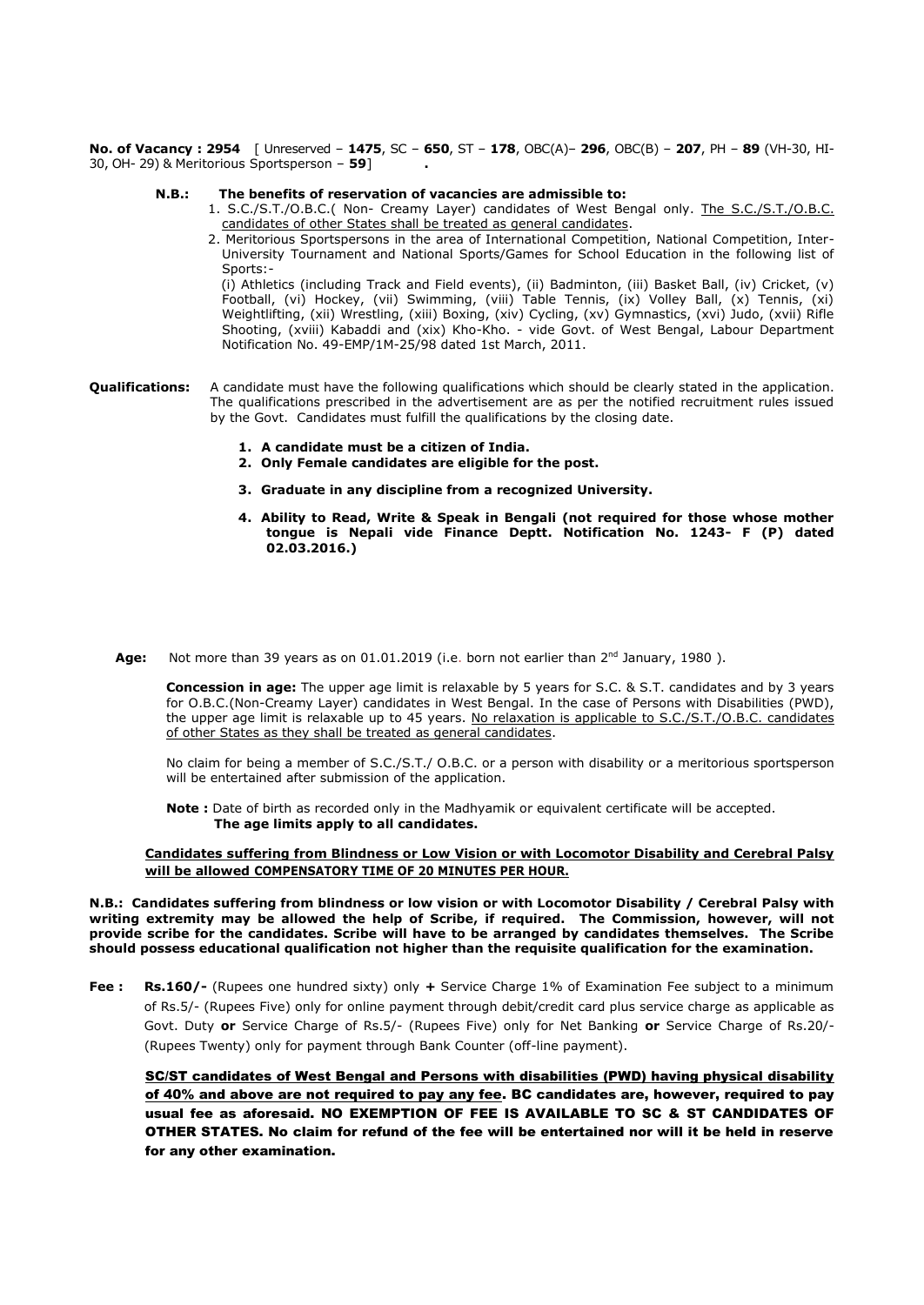#### **APPLICATION: Applications can be submitted through online only through [www.pscwbapplication.in.](http://www.pscwbapplication.in/) SUBMISSION OF MORE THAN ONE APPLICATION BY THE SAME CANDIDATE IS STRICTLY FORBIDDEN AND SUCH APPLICATION ARE LIABLE TO CANCELLATION.** .

#### **PARTICULARS AND CERTIFICATES REQUIRED :**

A candidate claiming to be S.C., S.T., B.C. (Non-Creamy Layer) or Persons with Disabilities (40% and above) must have a certificate in support of his / her claim from a competent authority of West Bengal issued on or before the closing date of submission of application (i.e. 15.11.2018) as specified below :

#### **(a) For S.C., S.T. & B.C.(Non Creamy layer) Candidates :-**

- i) In the district, the Sub-Divisional Officer of the Sub-Division concerned, and
- ii) In Kolkata, the District Magistrate, South 24-Parganas or such Additional District Magistrate, South 24-Parganas, as may be authorized by the District Magistrate, South 24-Parganas, in this behalf and the District Welfare Officer, Kolkata and Ex-officio Joint Director, Backward Classes Welfare. [vide the W.B.S.Cs. & S.Ts. (Identification) Act, 1994 and S.C. & S.T. Welfare Deptt. Order No. 261- TW/EC/MR-103/94 dated 6.4.95 read with B.C.W. Deptt. Order No.6320-BCH/MR-84/10, dated 24.09.2010 and No.2420-BCW/MR-61/2012 (Pt.), dated 12.07.2013]

#### **(b) For Persons with Disabilities (PWD) :-**

A Medical Board constituted at Government Medical College Hospitals in Kolkata, District Hospitals and Sub-divisional Hospitals.

[vide West Bengal Persons with Disabilities (Equal Opportunities, Protection of Rights and Full Participation) Rules, 1999]

The Public Service Commission may require such further proof or particulars from the candidates as it may consider necessary and may make enquiries about their character and other particulars regarding suitability and eligibility.

Original Certificates and photocopies of certificates duly self-attested relating to citizenship (by registration), age, qualifications, caste [SC/ST/OBC**(**Non Creamy layer)], Physical disability (40% and above) and previous employment will have to be submitted when the Commission asks for them. If any candidate fails to furnish any certificate or any other relevant document or information relating to his / her candidature within the time specified by the Commission, his / her claim for allotment may be passed over without further reference to him / her.

## **No claim for being a member of the SC, ST and OBC or a Person with Disability will be entertained after submission of the application**.

#### **CAUTION:**

- i. The candidates must abide by the instructions as may be given by Supervisors / Invigilators of the Examination. If the candidate fails to do so or indulges in disorderly or improper conduct, he / she will render himself / herself liable to expulsion from the Examination Hall and / or such other punishment as the Commission may deem fit to impose.
- ii. A candidate who has been reported against by the Supervisor of the Examination Centre for violating any of the instructions will be punished with cancellation of candidature and also debarment from future examinations and selections as may be decided by the Commission according to the circumstances of the case.
- iii. If at any stage even after issue of the letter of appointment, a candidate is found ineligible in terms of advertisement his / her candidature will be cancelled without further reference to him / her.
- iv. The conditions prescribed cannot be relaxed in any case other than those mentioned in this Important Information.
- v. A candidate should note that his / her admission to the examination will be deemed provisional subject to determination of his / her eligibility in all respects. If at any stage after issue of the admit card a candidate is found ineligible for admission for this examination, his / her candidature will be cancelled without further reference to him / her. No candidate shall be allowed to take the examination unless he / she holds a valid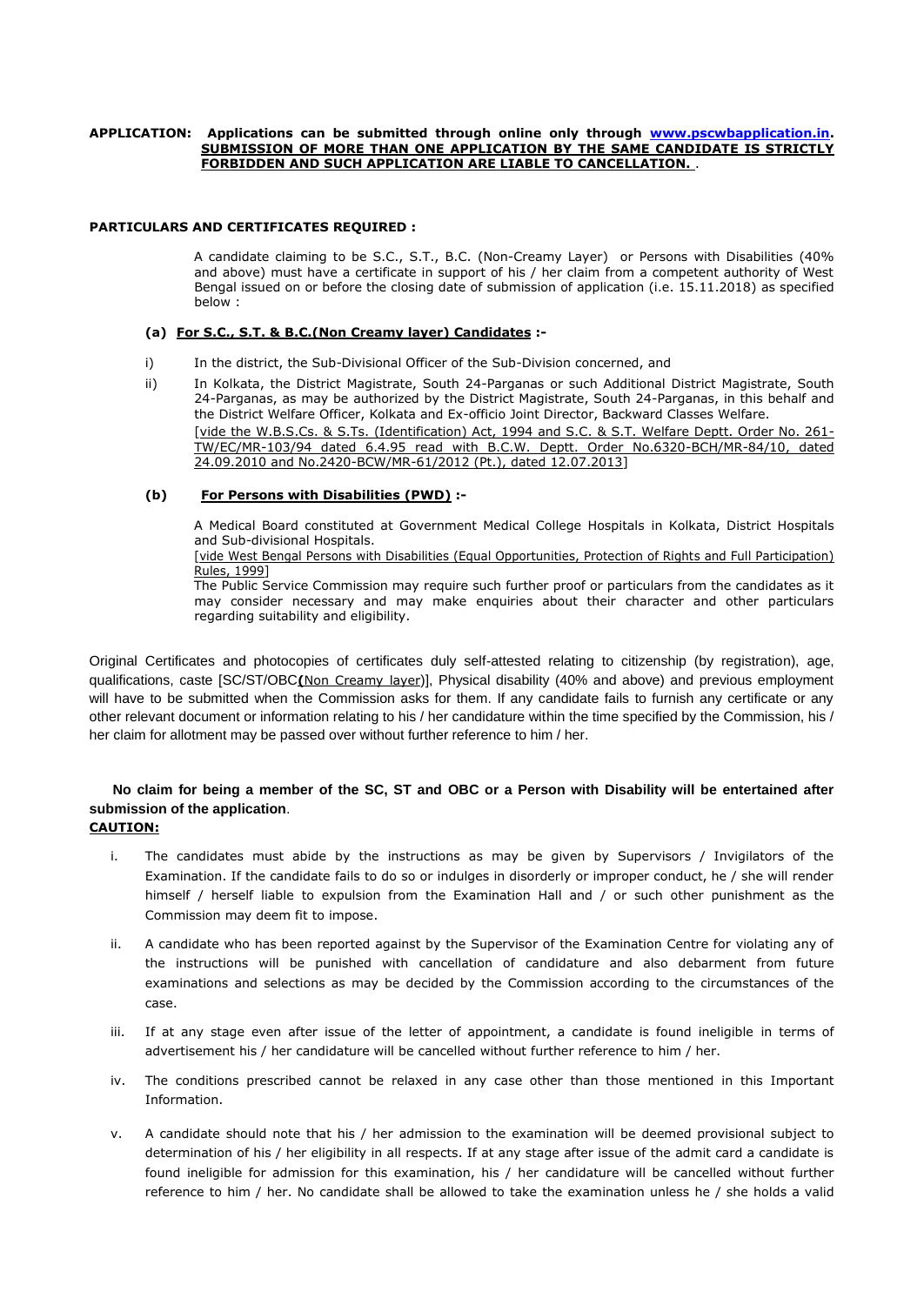admit card.

- vi. **THE PUBLIC SERVICE COMMISSION, WEST BENGAL, SHALL HAVE DISCRETION TO FIX QUALIFYING/ CUT OFF MARKS FOR ALL THE CATEGORIES OF THE VACANCIES IN EACH LEVEL OF EXAMINATION i.e. THE PRELIMINARY SCREENING TEST, WRITTEN TEST & VIVA- VOCE TEST.**
- vii. Candidates are not allowed to carry mobile phones or any other gadget of communication inside the examination halls. This instruction must be strictly enforced.
- viii. There will be arrangements for frisking of the candidates at entry points of venues –so that candidates with mobile phones or any other gadget of communication may not enter the venue.
- ix. CANDIDATES ALLOTTED IN A PARTICULAR VENUE WILL IN NO CASE BE ADMITTED TO A VENUE OTHER THAN THAT INDICATED IN THE ADMIT CARD ISSUED BY THE COMMISSION.
- x. Deduction of Marks:

 A deduction of 10% of full marks may be made from the total marks secured by a candidate in a particular paper if he/she discloses his/ her identity by writing his/ her name, Roll No. or by putting any identifying marks in the answer script of that paper.

- xi. Answer in all the papers, except the language paper may be written either in English or in Bengali (unless otherwise directed in these rules or in the question papers).
- **NOTE : Candidate shall write their answers to all the questions in only one and the same language in any particular paper. For Persons with Disabilities (PWD) :-**
	- A Medical Board constituted at Government Medical College Hospitals in Kolkata, District Hospitals and Sub-divisional Hospitals.
	- [vide West Bengal Persons with Disabilities (Equal Opportunities, Protection of Rights and Full Participation) Rules, 1999]

#### **For Meritorious Sportspersons :-**

Competent Authorities for issuing Certificates to Meritorious Sportspersons are as follows :

| Area                                                          | <b>Competent Authority</b>                                                                                                                  |
|---------------------------------------------------------------|---------------------------------------------------------------------------------------------------------------------------------------------|
| <b>International Competition</b>                              | Secretary of the National Federation/National<br>Association of the Sports concerned.                                                       |
| <b>National Competition</b>                                   | Secretary of the State Association of the Sports<br>concerned.                                                                              |
| <b>Inter-University Tournament</b>                            | Dean/Director of Sports or other Officer in overall<br>charge of Sports of the University concerned.                                        |
| <b>National Sports / Games for School</b><br><b>Education</b> | Director or Deputy Director in overall charge of<br>Sports/Games for Schools in the Directorate of<br><b>School Education, West Bengal.</b> |

**MEDICAL EXAMINATION:** Candidates who will be selected for appointment will be required to appear before a Medical Board for certificates of their fitness for Government service in the form prescribed for the purpose.

**CANVASSING:** Any attempt on the part of a candidate to enlist support for his / her application through persons, officials of Government, or agencies will disqualify him / her for appointment. Spontaneous recommendations from persons interested in the candidates, or otherwise known to them, will be disregarded and will render the candidates ineligible.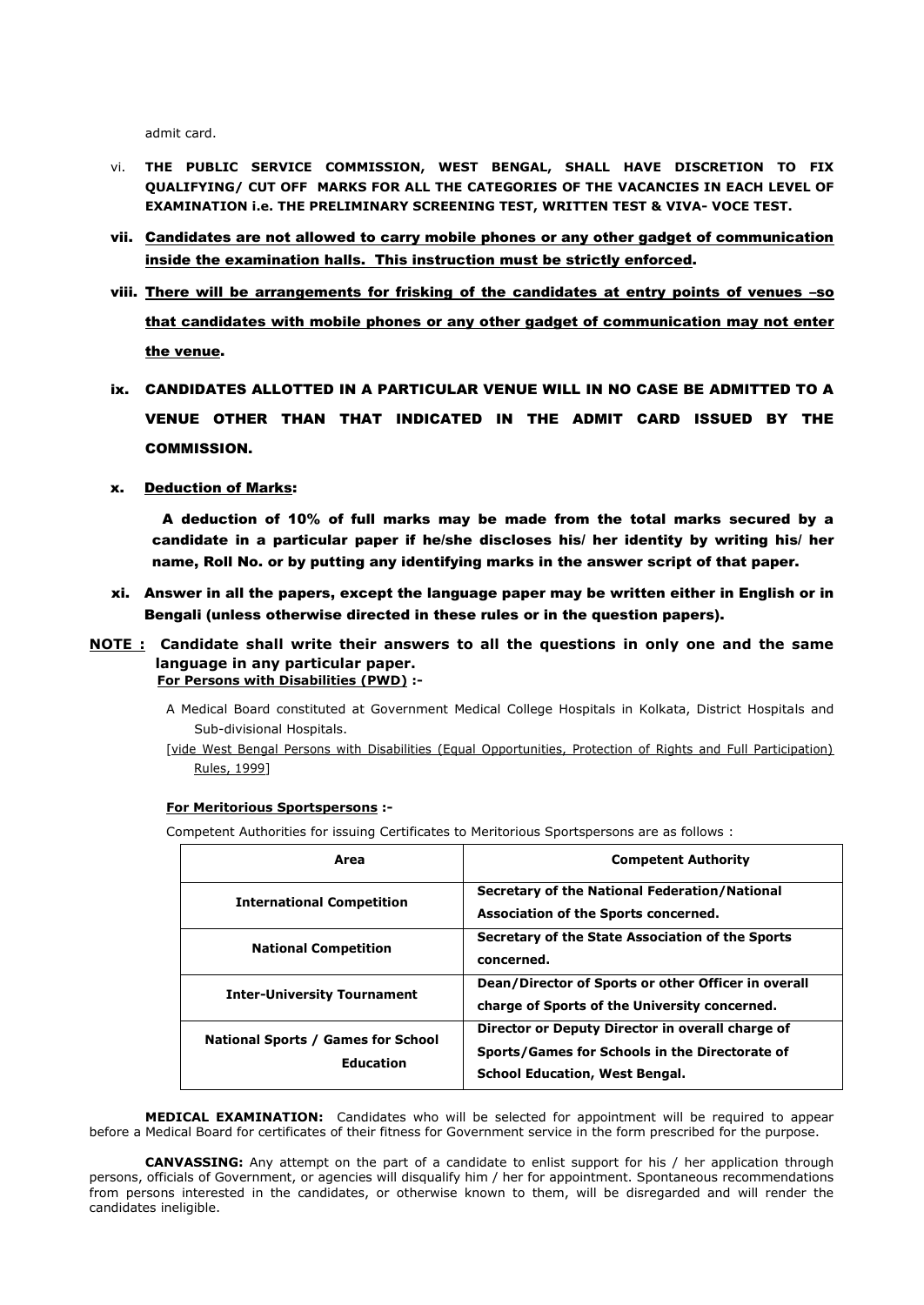RESULTS OF THE EXAMINATION: The names of the candidates called to Viva- Voce Test and those recommended for appointment will be published provisionally subject to determination of eligibility of the candidates in all respects and verification of original certificates etc. If at any stage of such verification any candidate is found ineligible, his / her candidature / allotment will be cancelled.

 Commencement of submission of online application **: The 14th March, 2019.** Closing date for submission of online application **: The 16th April, 2019 (up to 12-00 midnight)** Closing date for submission of fees through online **: The 16th April, 2019 (up to 12-00 midnight)** Closing date for submission of fees through offline **: The 17th April, 2019.\***

### **\* However, the Challan must be generated by the 16th April, 2019 positively.**

| For further details and assistance the candidates may contact the following numbers on any working |  |
|----------------------------------------------------------------------------------------------------|--|
| day from 10-00 a.m. to 6-00 p.m.                                                                   |  |
| (033) 2262-4181 [Related to Offline Payment]<br>(033) 4003-5104 [Related to Online Payment]        |  |
| <b>For Technical Support</b><br>9836219994<br><b>Help Desk</b><br>9836289994<br>9073953820         |  |
| Email-id: - pscwbhelp@gmail.com                                                                    |  |

# **Scheme of Examination:**

The examination will be held in three Parts, viz. (i) PART- I : Preliminary Screening Test (Objective Multiple Choice Question) (ii) PART- II : Written Examination (Conventional Type) followed by (iii) PART- III : Viva- Voce Test., as detailed below.

PART- I: Preliminary Screening Test (Objective Multiple Choice Question) : **100 Marks**

This OMR based Test will carry 100 marks having 100 questions of 1 (one) marks each comprising of Multiple Choice Objective Type Questions.

PART- II: Written Examination (Conventional Type)**: 400 marks.**

A selective no of candidates who will qualify on the basis of merit in The Preliminary Screening Test will be called for Written Examination of 400 marks (Conventional Type).

PART- III: Viva- Voce Test : **50 Marks**

A selective no of candidates who will qualify on the basis of merit in The Written Examination (Conventional Type) will be called for the Viva- Voce Test of 50 marks.